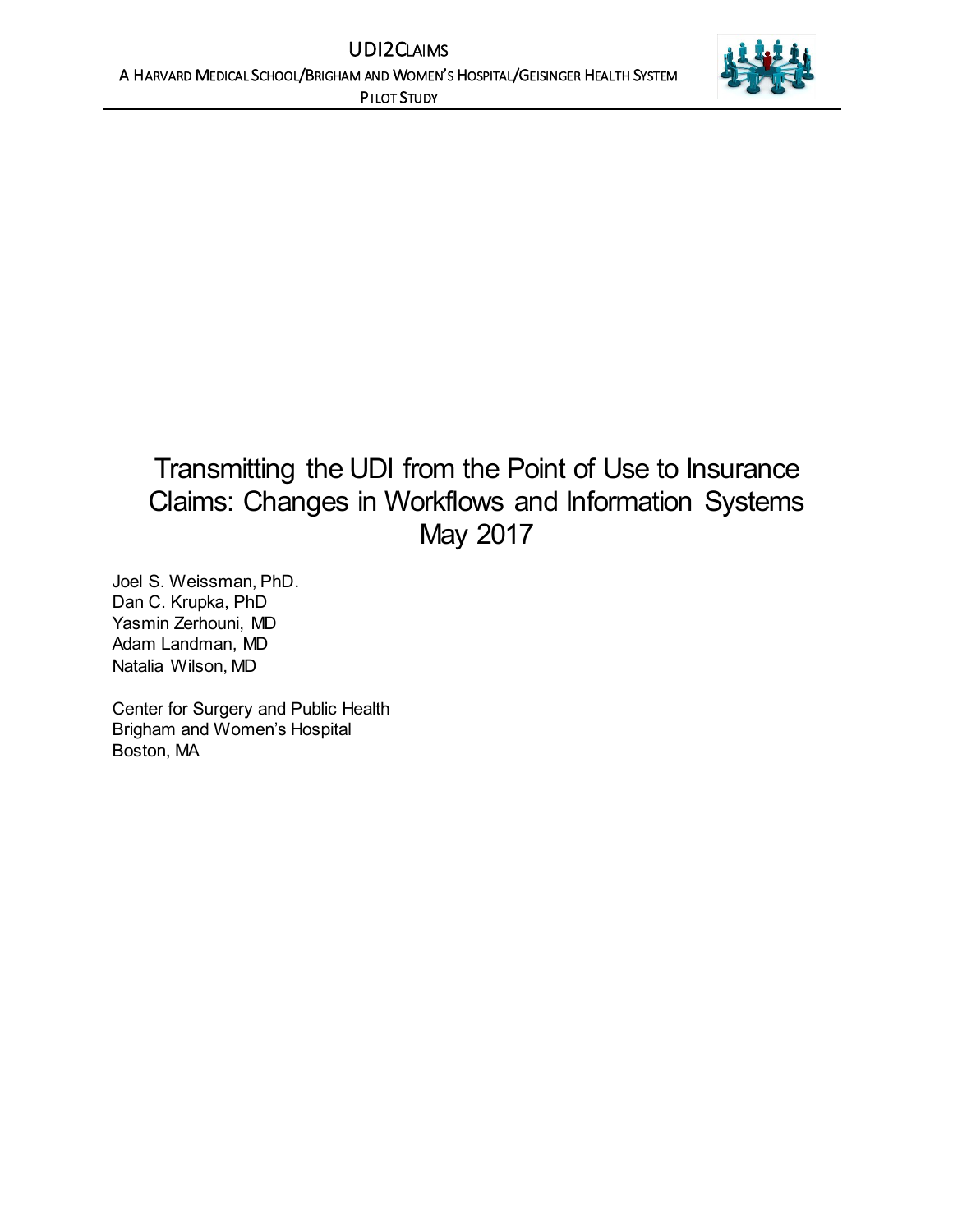# **Contents**

| Step 1. UDI Capture and Documentation at the Point of Use: How the UDI is captured with a barcode<br>scanner, and how the EHR system stores the UDI as part of a patient and procedure record into the EHR |
|------------------------------------------------------------------------------------------------------------------------------------------------------------------------------------------------------------|
|                                                                                                                                                                                                            |
|                                                                                                                                                                                                            |
|                                                                                                                                                                                                            |
|                                                                                                                                                                                                            |
|                                                                                                                                                                                                            |
| Step 2. How the UDI will be transmitted to and stored in the hospital billing/revenue cycle), and with                                                                                                     |
| Step 3. How the UDI is transmitted in the claim form to the payer, including the field used 9                                                                                                              |
|                                                                                                                                                                                                            |
|                                                                                                                                                                                                            |
|                                                                                                                                                                                                            |
|                                                                                                                                                                                                            |
|                                                                                                                                                                                                            |
|                                                                                                                                                                                                            |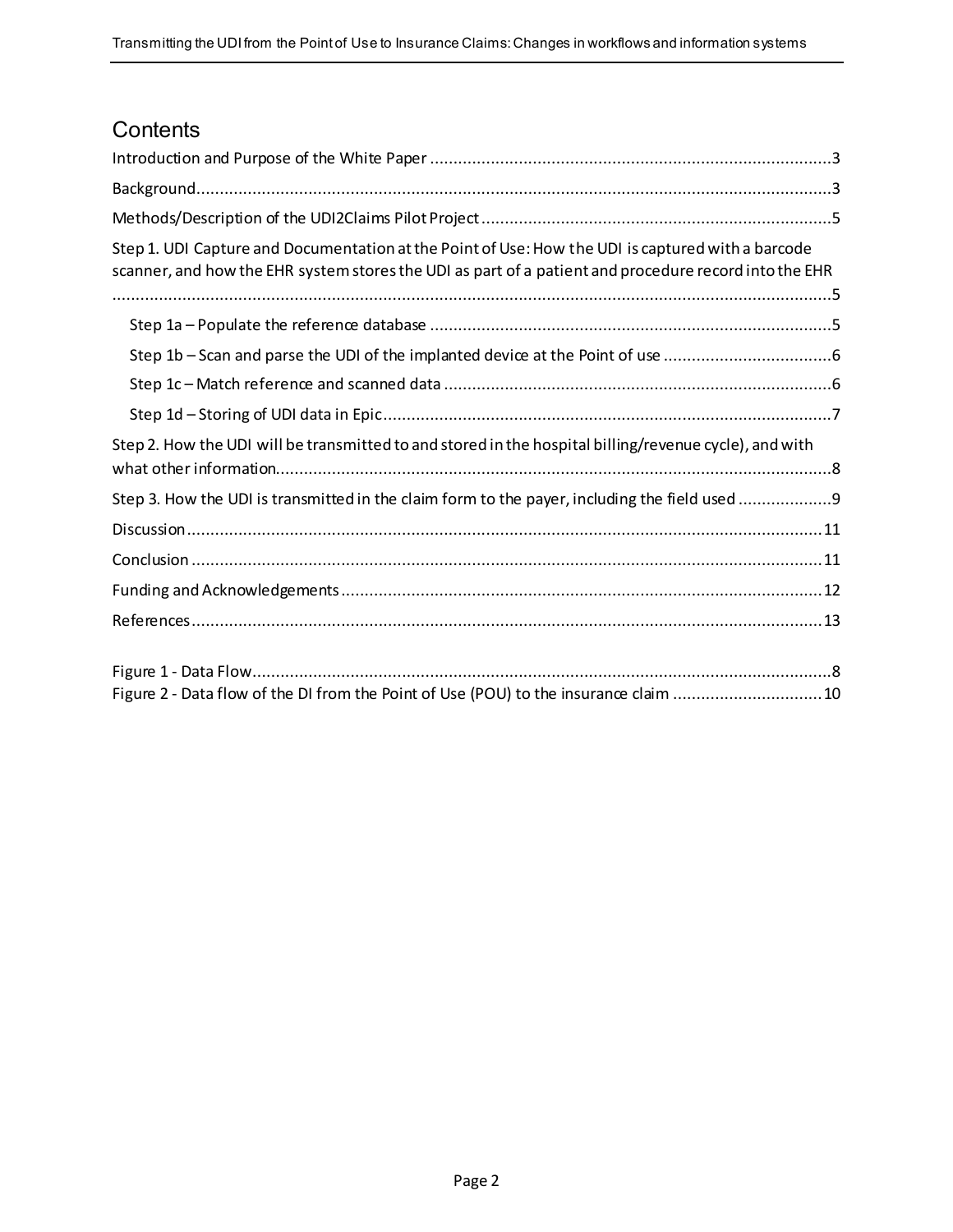# <span id="page-2-0"></span>**Introduction and Purpose of the White Paper**

Recent recalls of medical devices and our changing health care system have highlighted the inadequacies of current methods for monitoring the performance, use, and safety of implanted devices. The United States Food and Drug Administration (FDA) has required manufacturers to include a Unique Device Identifier (UDI) on all devices. Many Electronic Health Records (EHRs) have a field to record the UDI. These data could be used to monitor the safety of medical devices, facilitate comparative effectiveness research, and increase patient awareness of the devices they are living with. However, there has been minimal use of these fields in the EHR and limited data sharing beyond current voluntary and passive reporting. One solution under discussion has been to include the UDI on insurance claims. Here we describe the planning phase of one institution's efforts to record the UDI at the clinical point of use (POU) and transmit it to an insurance company on the insurance claim.

#### <span id="page-2-1"></span>**Background**

Patients, clinicians, payers, manufacturers and the FDA all need reliable and timely data and information on the performance and safety of implanted medical devices such as stents and artificial joints. Based on the experience of post-market adverse events with drugs,<sup>1</sup> it may be particularly important to capture data after approval by the FDA and when devices reach the market. Patients and their clinicians want to make informed decisions regarding their choice of implants using the best available research or surveillance data; payers are interested in identifying devices associated with superior outcomes; manufacturers and hospitals need to collaborate to alert patients when and if a recall occurs; manufacturers seek feedback on the performance of their products not only to assess their safety but also to help them to refine current models or design new ones; and the FDA has the public health responsibility to ensure safety and effectiveness of medical devices. Obtaining this information requires the establishment of a system that reliably captures data from multiple sources, links and synthesizes the data, and makes it available to stakeholders as well as researchers. Ideally, such a system has access to the results of all procedures involving implanted devices so that valid comparisons can be drawn among competing alternatives and a timely warning can be raised in case of a device defect or failure. Key to such as system is a standard for documentation and linking of medical device identification information to the patient experience with the device.

Such a system exists for medications -- The Sentinel Initiative – which is a national electronic system for the active monitoring of the safety of products under the regulation of the FDA,<sup>2</sup> and was enabled by establishment of national drug codes (NDC) for pharmaceuticals. Sentinel is a distributed data network in which the data, largely claims along with clinical data from registries, are maintained in local repositories under the control of the data's owners. Sentinel, following an extensive pilot, Mini-Sentinel,<sup>3</sup> is now operational but is restricted to medications. The basis for a similar system for tracking and identifying devices did not exist until the FDA Amendments Act of 2007 (FDAAA) instructed the FDA to create a Unique Device Identifier (UDI) system. A 2012 report entitled "Strengthening our National System for Medical Device Post-Market Surveillance"<sup>4</sup> highlighted the surveillance gap for devices. The Food and Drug Administration Safety and Innovation Act 0f 2012 expressed the intent to extend the Sentinel Initiative to devices.<sup>5</sup> However, full implementation is not possible today because insurance claims lack data on the specific device used.

The FDA subsequently published a final rule in 2013 requiring manufacturers to label medical devices with the UDI. $<sup>6</sup>$  The UDI consists of a device identifier (DI), which specifies the</sup> manufacturer and the model, and a production identifier (PI), which includes information such as the expiration date, the batch or lot number, and/or serial number. Deadlines for manufacturers to implement UDIs were set by the FDA,<sup>7</sup> beginning in September 2014. The FDA, in collaboration with the National Library of Medicine, also established a publicly accessible database, the Access Global Unique Device Identifier Database (AccessGUDID), to serve as a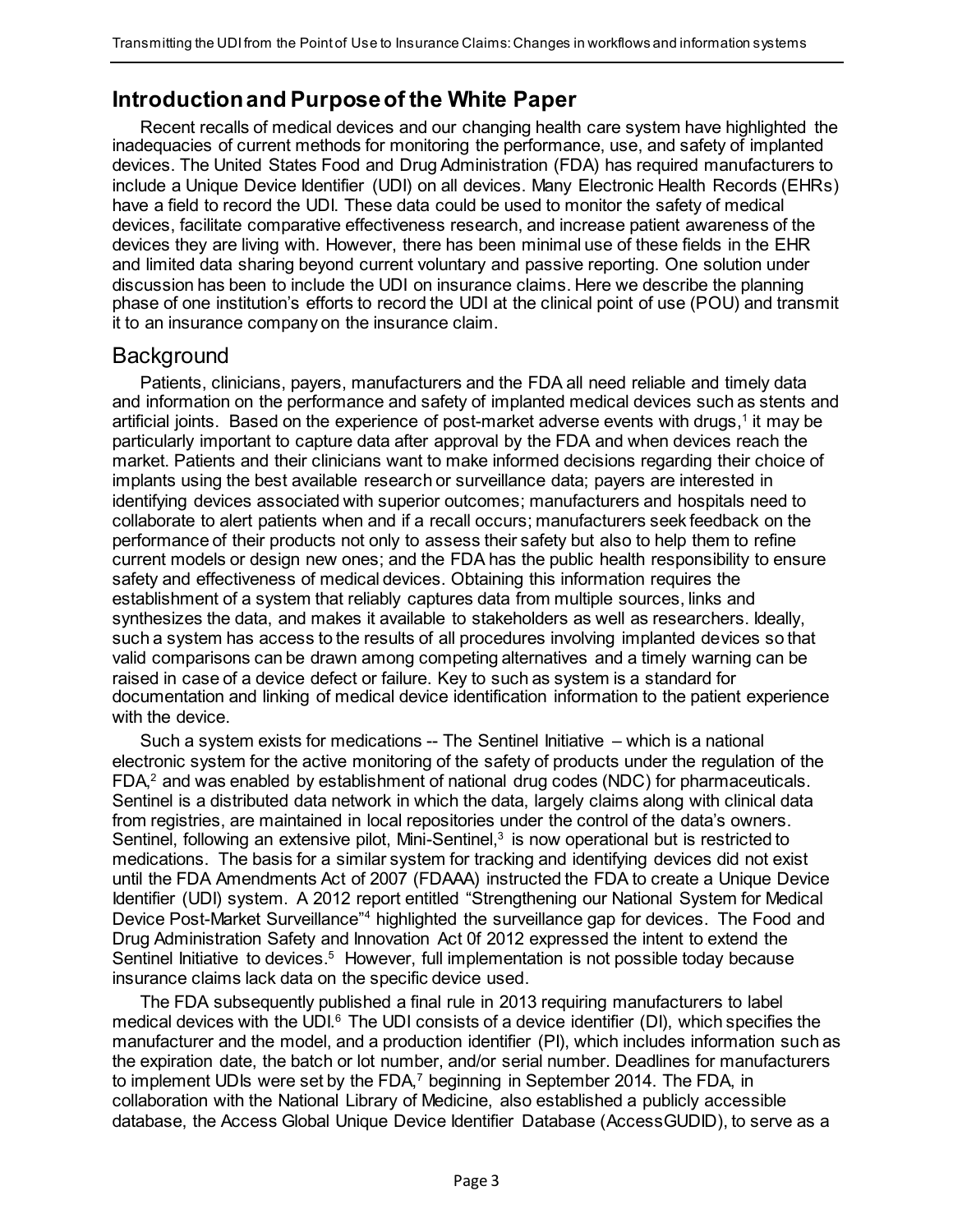downloadable and searchable reference catalog containing the DI and key safety, regulatory, and supply chain information for every FDA-regulated device.<sup>89</sup>

Although the FDA's authority encompasses device labeling requirements and establishment and stewardship of the only comprehensive manufacturer-based device identification catalog, it does not extend to requiring hospitals to capture UDIs in a patient's EHR, download data from AccessGUDID, or to take any action with the data such as transmitting it to registries or to payers by including it in claims. The functionality of a certified EHR falls under the purview of the Office of the National Coordinator (ONC) for Health Information Technology. Its most recent certification criteria for EHR vendors, set to take effect in 2018, requires that the Common Clinical Data Set (CCDS), which is a summary of a patient's most important health information, include the UDI (if known or available), a list of all devices implanted in a patient, and a link to the GUDID.<sup>10, 11</sup> Almost concurrently, on October 16, 2015, CMS issued a final rule regarding the incentive payments for Stage 3 EHR meaningful use, that requires eligible providers and hospitals to include a "summary of care record" containing the UDI as part of their Health Information Exchange requirement beginning in 2018. <sup>12</sup> No comparable ruling has been issued with respect to including UDIs in claims, but there has been considerable support by the Accredited Standards Committee X12 (hereinafter referred as X12), a private standards organization with membership from government and industry, to include the DI for implantable devices in insurance claim forms [\(http://forums.x12.org/](http://forums.x12.org/) ).

Claims data offer the benefit of covering all procedures, allowing patients, with identity appropriately protected, to be tracked longitudinally and geographically over multiple providers, and allowing their doctors to identify clinically relevant information about the implants. Thus, if claims data were to include DIs, they would permit tracking of outcomes associated with all high-risk implanted devices. In addition, claims data on a very large number of patients would allow clinicians, manufacturers, payers and researchers to make informed decisions regarding a given product. The potential benefits suggest that projects that demonstrate the feasibility of transmitting UDI data in claims should be given high priority.

In testimony before a Congressional committee in 2016, the Acting Administrator of the Centers for Medicare and Medicaid (CMS) stated that that including UDI in claims "has merit, particularly from a research perspective,"<sup>13</sup> and subsequently endorsed the idea in a joint letter with the head of the FDA to the XI2

[\(http://www.modernhealthcare.com/assets/pdf/CH106132714.PDF](http://www.modernhealthcare.com/assets/pdf/CH106132714.PDF) ). The issue has received bipartisan support from Congress,<sup>14</sup> and the Inspector General of the Department of Health and Human Services alerted the Acting Administrator that "the lack of medical device-specific information in the claims data impedes the ability of the CMS to readily identify and effectively track Medicare's total costs related to the replacement of recalled or defective devices."<sup>15</sup>

Class III devices, which are used to sustain or support life, are the highest risk devices and are now being shipped with UDI labels conforming to regulations. A demonstration project on how to record the UDI of a device upon arrival at the facility, capture it at the POU, and transmit it to a registry for research purposes has been described in the literature.<sup>16, 17</sup> The work is currently being extended under the MDEpiNET initiative, "Building UDI into Longitudinal Data for Medical Device Evaluation" (BUILD) [\(http://mdepinet.org/build/\).](http://mdepinet.org/build/) The participants plan to capture the UDIs in their cardiac catheterization laboratories via barcode scanners, store the data in their EHRs and then transmit it via their individual information hubs to a national registry. Within the first twelve months of monitoring, the participants were able to detect significant safety issues with a vascular closure device compared to others devices.<sup>18</sup>

There is an emerging and robust community of learning groups [\(http://www.ahrmm.org/resources/learning-udi-community/index.shtml\)](http://www.ahrmm.org/resources/learning-udi-community/index.shtml) and demonstration projects [\(http://mdepinet.org/build/\)](http://mdepinet.org/build/) focused on UDIs, as well as collaborative efforts in building foundational elements for UDI implementation and use.<sup>9, 19, 20</sup> Descriptions of the incorporation of the UDI in hospital processes and lessons learned, albeit limited, are appearing in the published literature.<sup>18</sup> Despite facing significant regulatory changes, and uncertainties regarding EHR requirements, and pressures about resource availability, overall, a growing number of U.S.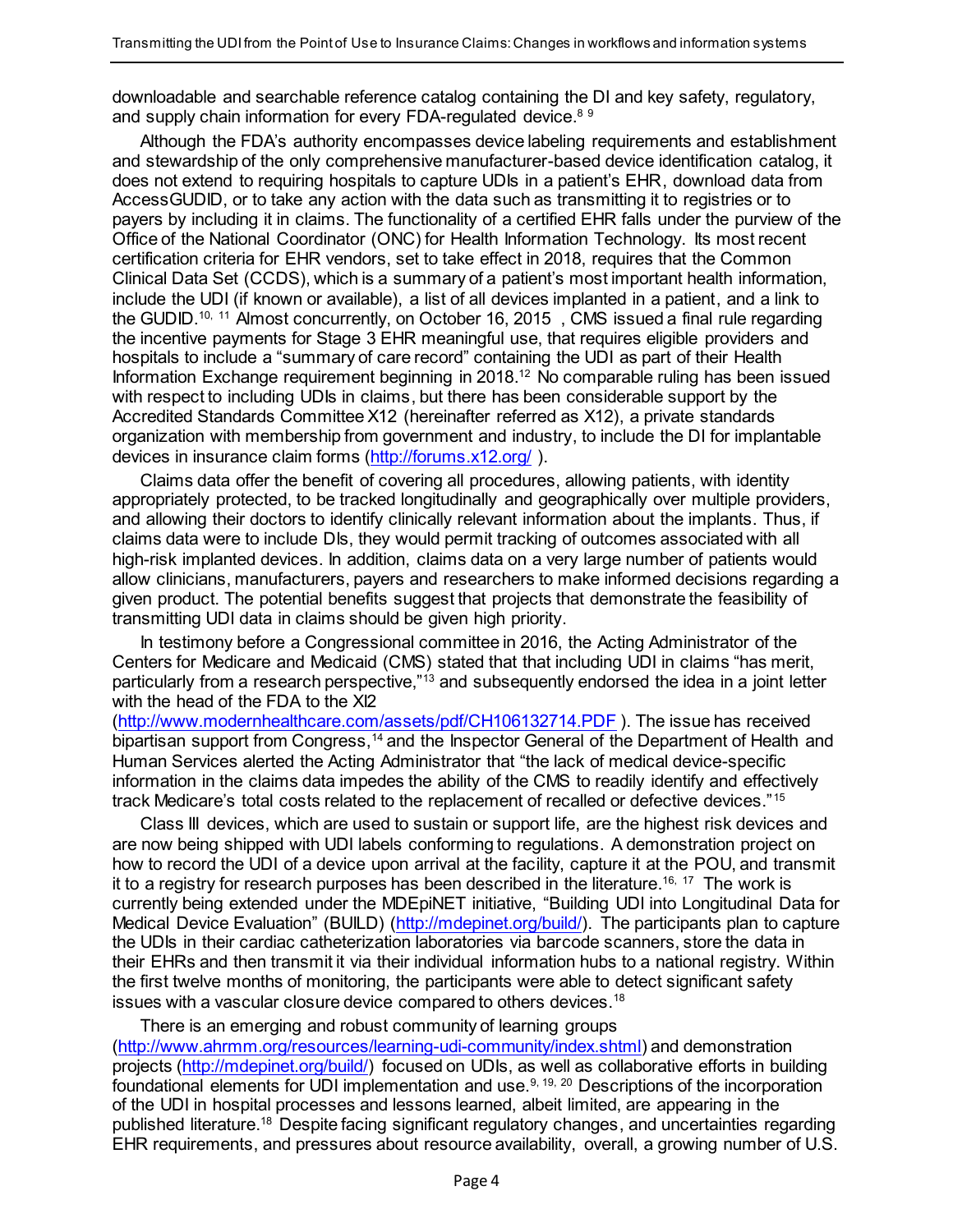hospitals have been moving forward to capture UDIs in their systems. The initiatives typically involve multiple areas of the hospital system including supply chain management, clinical services at the POU, and EHRs.

Here, we describe the plans at the Brigham and Women's Hospital in Boston, Massachusetts (BWH), a member of Partners HealthCare, to extend these efforts by transmitting the UDI from the POU through the billing system and then to a payer. This process will have three steps: 1) scanning the UDI barcodes for devices implanted in its cardiac catheterization laboratory (Cath Lab) and storing it in the Cath Lab's EHR; 2) transmitting the UDI from the clinical record to the hospital billing system; and 3) transmitting the UDI from the hospital billing system to the payer, Blue Cross Blue Shield of Massachusetts (BCBSMA), via an electronic claim form. Step 1 had already been implemented in the Cath Lab before the start of this project. Thus, this white paper focuses on the process currently followed in the Cath Lab to capture the UDI and enter it into the patient's EHR. BWH is also planning to pilot UDI entry in the two vascular surgery operating rooms (ORs). The remainder of the paper describes plans for implementing steps 2 and 3. It is important to note that the processes described below will run in parallel with the standard process of claims transactions without substantively affecting it.

## <span id="page-4-0"></span>Methods/Description of the UDI2Claims Pilot Project

The UDI2Claims project was partially funded by a contract from the Patient-Centered Outcomes Research Institute (PCORI) to demonstrate the feasibility of transmitting UDIs from a clinical EHR system to insurance claims. Given the ongoing debate regarding the value of the UDI in the claim and the feasibility of transmitting the UDI from the EHR to the claim, this project will identify issues associated with the documentation and transmission of the UDI for the hospital system, payer, and the patient.

The UDI2Claims project was launched in November 2016. To accomplish our aims, we formed working groups with multiple departments, including but not limited to: Partners eCare; the BWH Cath Lab clinical staff; the BWH vascular operating room clinical staff; nursing and health IT; Epic technical support; BCBSMA Performance Measurement Program Strategy and Quality Oversight; the BWH Center for Patients and Families; Revenue Operations/Systems; and Materials Management. Geisinger Health System, a healthcare provider and health plan, is also participating under the auspices of our contract, but their experience is not reported here. This paper, with support from The Pew Charitable Trusts, focuses on the changes in workflows and information systems of the UDI2Claims project.

# <span id="page-4-1"></span>Step 1. UDI Capture and Documentation at the Point of Use: How the UDI is captured with a barcode scanner, and how the EHR system stores the UDI as part of a patient and procedure record into the EHR

The elements necessary for electronic capture and documentation of UDI at the POU include: a hospital reference database that contains the DI portion of the UDIs of devices routinely used at the POU; barcode scanners programmed to scan and parse the UDI; a method for matching the DIs in the reference database and the DIs of scanned device UDIs; and an implant record in the EHR.

The three sub-steps followed in a majority of cases are described below. What happens when the match is unsuccessful because the reference database does not contain data on the device is also described.

#### **Step 1a – Populate the reference database**

 $\ddot{\phantom{a}}$ 

<span id="page-4-2"></span>Data on the type of device, e.g. a cardiac or vascular stent, currently resides in the Supply Record of Epic, the EHR used at BWH. The following data are routinely uploaded into the Supply Record from PeopleSoft, the hospital's materials management system:

<sup>&</sup>lt;sup>i</sup> In the future, much of this information ultimately may come directly from AccessGUDID. Epic and other vendors should be able to capture this information. Processes for resolving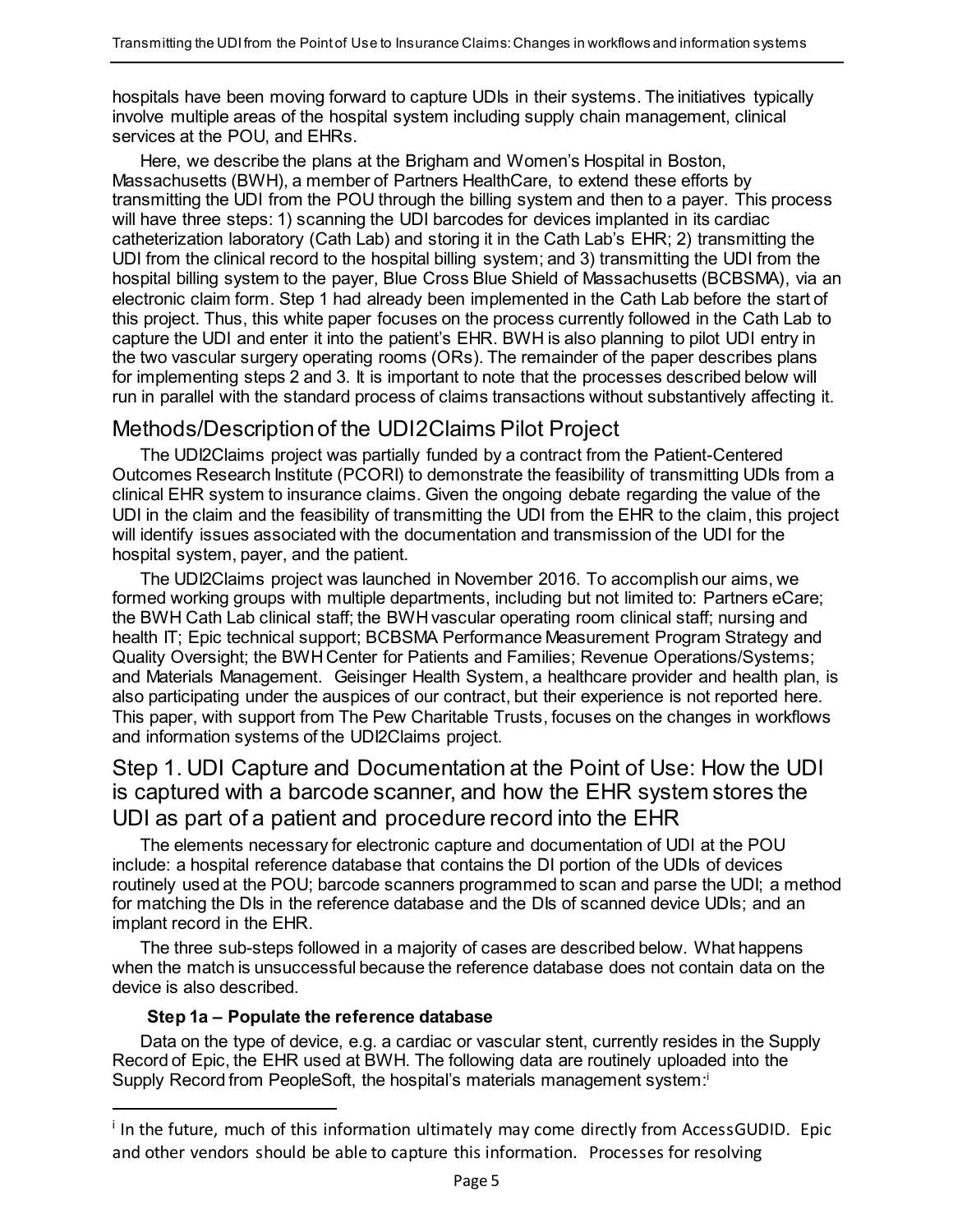- A description of the item
- Inventory location, in this case, the Cath Lab
- Type of supply, e.g., stent
- Manufacturer
- Supplier
- Name of the implant
- Model or catalog number

At this time, the DI is not available in PeopleSoft for use in the pilot. The desired – and future – goal is for the DI to be documented in PeopleSoft and available for routine upload into the Supply Record of Epic. Since comparison of the hospital reference database and the scanned DI is critical for the matching process, temporary solutions are being used as described below. Their details reflect the complication introduced by the different UDI formats employed by the three UDI issuing agencies approved by the FDA.<sup>21</sup>

- Global Standards One (GS1) The DI of the device, its manufacturer or labeler and the device model, is currently being manually entered by Partners eCare staff into an available field in the Supply Record. The GS1 format appears to be the most frequently seen on cardiac devices implanted at BWH.
- Health Industry Business Communications Council (HIBCC) Because the DI of devices encoded in accordance with the HIBCC protocol includes the model number, one of the fields of the Supply Record contains the model number which is currently used for matching.<sup>ii</sup>
- International Council for Commonality in Blood Banking Automation (ICCBBA) No devices currently used in the Cath Lab use the protocol of this issuing agency, and no process has been developed to support the matching.

#### **Step 1b – Scan and parse the UDI of the implanted device at the Point of use**

<span id="page-5-0"></span>Using a scanner and an Automatic Identification and Data Capture (AIDC) system with the capability of interpreting multiple bar code formats, a Cath Lab technician scans the UDI barcode on the package of the device after it has been successfully implanted in a patient. The data is parsed into three components by Cupid, Epic's module specialized for Cath Labs, and stored in the implant record (OpTime is the module to be used by the ORs for the same purpose, and will not require any significant re-programming). Cupid includes separate fields for the following three components of the UDI:

- 1. The DI, specifying the manufacturer and the model number
- 2. The lot or batch number

 $\ddot{\phantom{a}}$ 

3. The expiration date (for devices such as drug eluting stents, which must be implanted before their expiration date, or when the packaging can no longer guarantee the sterility of its contents)

Whereas the lot or batch number and expiration date are stored in the implant record, the entire PI is not. In addition, under newer versions of Epic, selected information from the GUDID such as the name of the device and the name of the manufacturer, is subsequently downloaded and stored along with the DI in the implant record.

#### <span id="page-5-1"></span>**Step 1c – Match reference and scanned data**

The matching process depends on the UDI format:

mismatches between local system databases and AccessGUDID have not been developed, to our knowledge.

ii GS1 has been more traditionally used on cardiac devices. HIBCC has been more traditionally used in orthopedics although many manufacturers are switching over.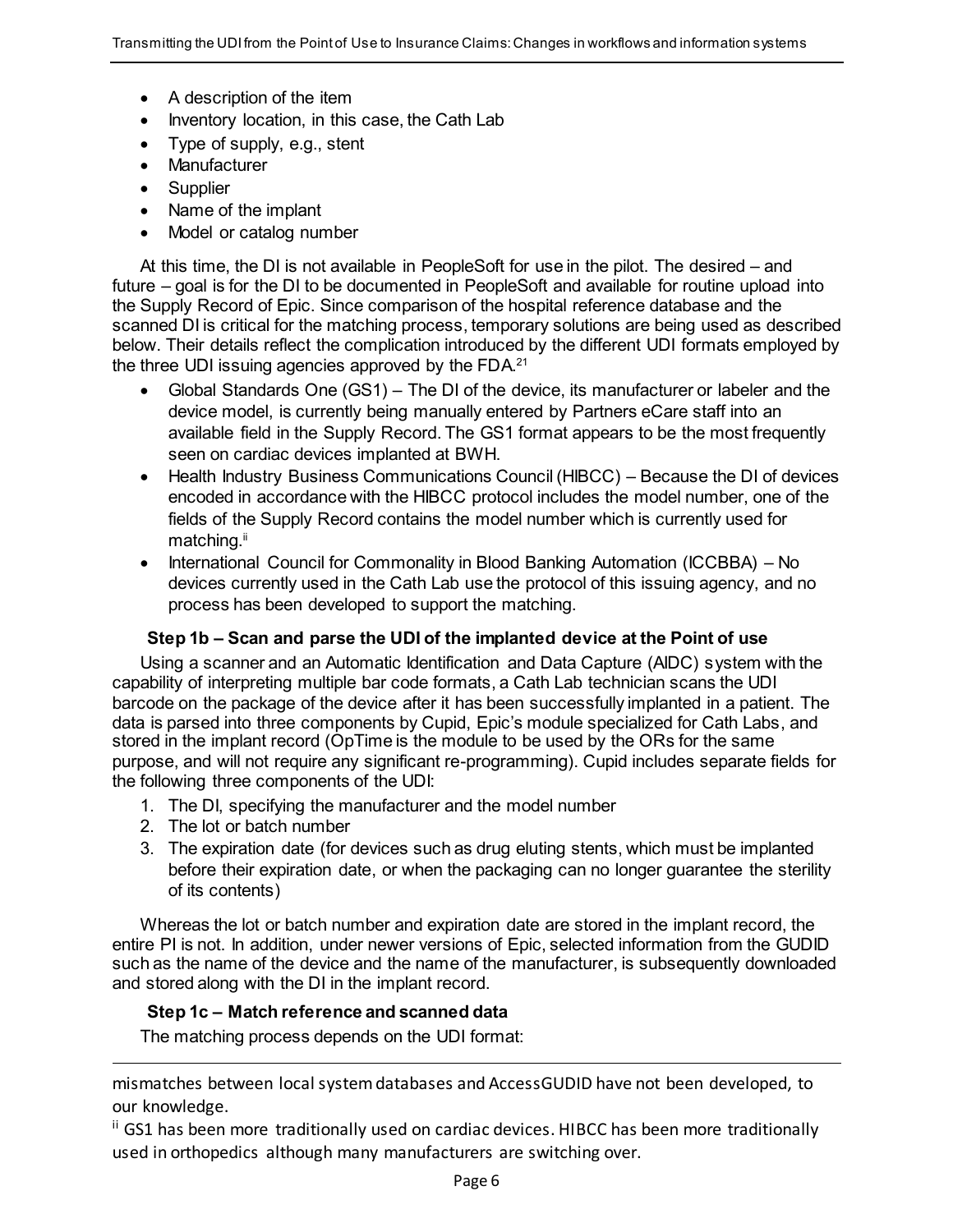- GS1 An acceptable UDI is identified when the DI of the scanned barcode matches the DI manually entered in the Supply Record.<sup>iii</sup>
- HIBCC To identify an acceptable UDI, the DI of the scanned device is first parsed by a utility in Cupid; the extracted model/catalog number is then matched to the model/catalog number stored in the Supply Record.

If a valid UDI is not identified even after the appropriate barcode on the device package has been scanned, the "One Time Implant" feature is used. A "One Time Implant" is a device that is not currently available for selection from the Supply Record (i.e. a Supply Record does not exist for that item). The item may not have been included in PeopleSoft or could be "trunk stock", brought in by the vendor for the procedure. A Cath Lab technician or operating nurse in the OR can add a "One Time Implant" to the list of available supplies to be associated with that case. Epic will open the Implant Record window where the nurse or technician is asked to fill out information about the supply. Once the information is entered, the Implant Supply will show on the patient's Implant Record. The DI, however, is not currently entered at the POU.

If the item will be carried in inventory for regular usage, the nurse or technician contacts Materials Management and the Cupid Application Coordinator requesting that the item be added to PeopleSoft and the DI added to the Supply Record. As a result, the next time that device is used, the device name, manufacturer and UDI components can populate the Implant Record. A device that will not be regularly carried in inventory will not have a DI entered in the Implant Record. We are in the process of trying to rectify this situation.

#### **Step 1d – Storing of UDI data in Epic**

<span id="page-6-0"></span>If the match is successful, the following data, extracted from the barcode on the device package, is stored in the Cupid implant record:

- The DI (For GS1, this is often referred to as the GTIN [Global Trade Item Number].)
- The lot or batch number
- The expiration date

In addition to the above three data elements, the implant data is associated with the patient's medical record within Epic. Thus, the following data elements may also be retrieved:

- The description, name, and manufacturer of the implanted device, imported from the Supply Record
- Model or catalog number, imported from the Supply Record
- The date of the procedure

 $\ddot{\phantom{a}}$ 

- The name of the physician who performed the procedure
- Whether the device was implanted, explanted, wasted or adjusted. (Note that the scope of the project includes only implantation.)
- A link to the GUDID, created by Epic allowing information from the database be pulled into the EHR.

iii Note that a valid DI should only be verified when checked against the GUDID. This is not currently being done.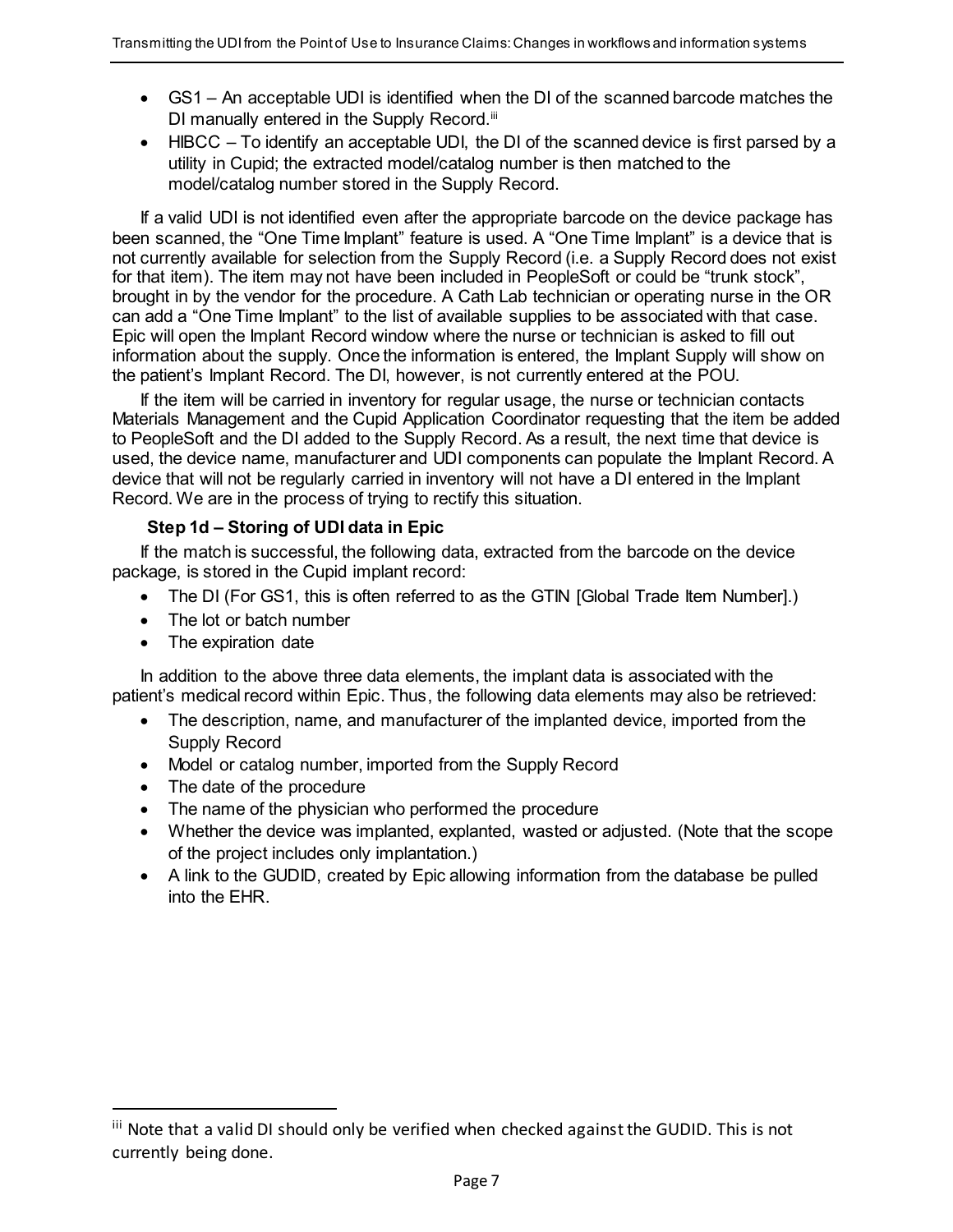#### <span id="page-7-1"></span>**Figure 1 - Data Flow**



**Figure 1** depicts the processes described above. The numbers correspond to the steps in the process. If the device DI were stored in PeopleSoft and included in the routine uploads to Epic's Supply Record, the need for manual entry of the DI for devices labeled using the GS1 protocol and the match, regardless of labeling protocol could be based on the device DI.

This process of incorporating the DI into the Supply Record required a modest amount of work initially. The UDI was obtained directly from the packaging and the DI was manually entered into the Supply Record for each device. However, from a maintenance perspective, the Cath Lab staff and Epic Cupid Application specialists report there are only two to three devices a month that need to have their DI manually loaded into the Supply Record. The Cath Lab technicians have now been using the barcode scanners for approximately a year and report that it is very easy to use and an improvement over the previous manual process.

# <span id="page-7-0"></span>Step 2. How the UDI will be transmitted to and stored in the hospital billing/revenue cycle), and with what other information

Currently, the BWH information systems lack the capability to transmit the DI beyond the Implant Record. Thus, to enable the DI to be transmitted to the hospital's revenue module, known as Resolute, an extension rule (custom code) is being developed by programmers from the Extension Team at Partners eCare. The Extension Team did this programming after extensive analysis by Epic technical support to ensure that this would not compromise the regular transfer of billing data, and with recognition by Epic that the Partners eCare team is large and well supported. The actual effort to create the code by the hospital team was not substantial, although testing the code requires more resources.

The rule instructs the system to first look at encounters with a 278 revenue code, which designates a procedure involving an implant; next to look at the subset of these procedures that were performed in the Cath Lab (and eventually the Vascular Operating Rooms); and finally to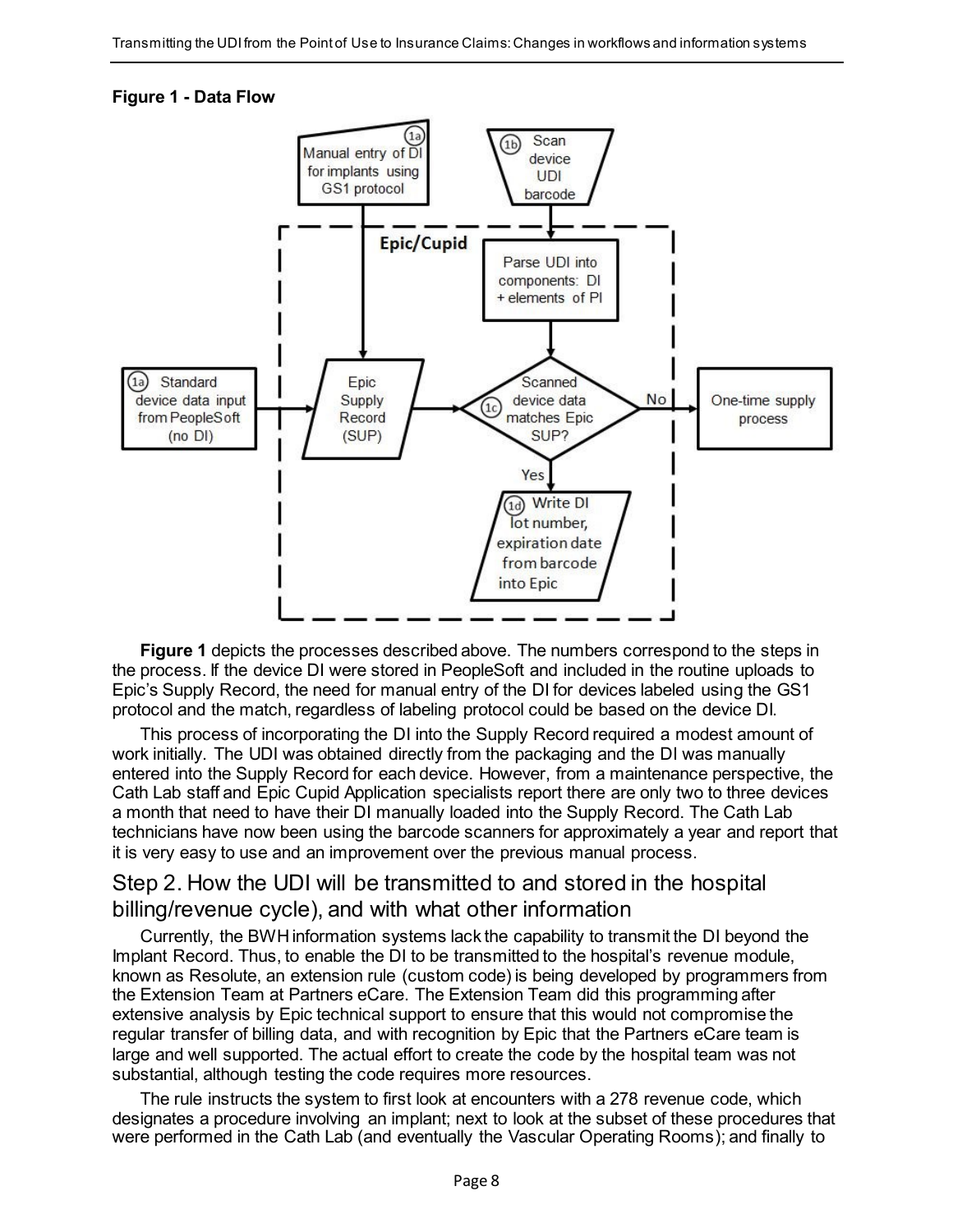select those whose payer is BCBSMA. For each qualifying procedure, the extension rule reads the data residing in the DI field of the Implant Record and writes it into a designated field in Resolute, the Epic billing module, along with the patient identification number.

The next step is to populate a claim with the DIs in Resolute. For this step, we require the 837 Claim Form, a standard developed by the X12, and used in all provider-payer transactions to transmit claims electronically. It consists of two principal parts: The first, known as the header, contains all data and information other than charges; the charges constitute the second part. In addition to the patient's name and the name of the providing institution, the header may contain much additional data and information, all stored according to the standards established by the X12.

Because the X12 has not yet established a standard for storing the DI in the 837 Claim Form, Partners' staff and BCBSMA decided – for the purposes of this pilot – to enter the DI in the note field of the header, a free format field that can hold up to 80 characters and be repeated up to 10 times. Formally, the note field is known as Loop 2300, NTE segment; it was selected by Partners' staff because it is not used in current Partners-BCBSMA transactions. Since the note field is format-free and may be used for other purposes in addition to storing the DI, the DI in the note field will be preceded by the Data Qualifier (also known as the Note Reference Code) "UPI" to signal that the data that follows is associated with the DI. In most cases, the note field will contain the DI. However, for purposes of ongoing analysis associated with our pilot study, we need a method for dealing with situations in which the DI was simply missing from the Implant Record or the implanted device was to be used only once and thus did not have its DI entered into the Supply Record. When the DI is missing in the Implant Record, 14 zeros – the default value – will appear in the note field. However, for certain situations we will need the tech or nurse to enter a custom code, and we are currently working on the following plan. For one-time devices, the numeral 1 will be entered by the nurse or the technician in the DI field of the Implant Record. Finally, if other problems are encountered with the scan, the nurse or technician will be asked to enter the numeral 2. We plan to implement this protocol to distinguish the above situations from a case in which the UDI was not scanned.

The advantages of using the note field are that (1) it is an established part of the claim form; (2) it is format-free; (3) it can accept the three DI protocols; and (4) it can accept multiple DIs if more than one implant is used in a case. In addition, as explained above, the note field is restricted to patient-level data in contrast to line-level data, which is usually associated with a charge. iv

The method we used to add the DI in the claim's note field occurs downstream and separate from the chargemaster, and therefore there is minimal risk of unanticipated consequences to the billing process. In the future, the UDI could in theory be incorporated onto the claim by the chargemaster, similar to how national drug codes (NDCs) are added to claims. This process would require further design and ultimate approval through the X12 standards process.

# <span id="page-8-0"></span>Step 3. How the UDI is transmitted in the claim form to the payer, including the field used

In the final step, the DI in the claim note field will be transmitted from Partners to BCBSMA, using standard Electronic Data Interchange (EDI). BCBSMA will store the data to enable an assessment of the quality and reliability of the new process.

As mentioned earlier, the process described above was negotiated between Partners and BCBSMA in absence of a standard. Fortunately, the X12 has recognized the need for a standard for storing DIs. Accordingly, it recently developed a proposal for transmitting DIs from provider to payer. It proposes to reserve up to eight fields for DIs in the header, in the location known as Loop 2300, CR8 segment. The proposed standard also requires the provider to indicate whether the device is an implant or explant; this will be accomplished using a binary

 $\ddot{\phantom{a}}$ 

<sup>&</sup>lt;sup>iv</sup> Geisinger was considering inserting the DI into a patient address field but decided against it.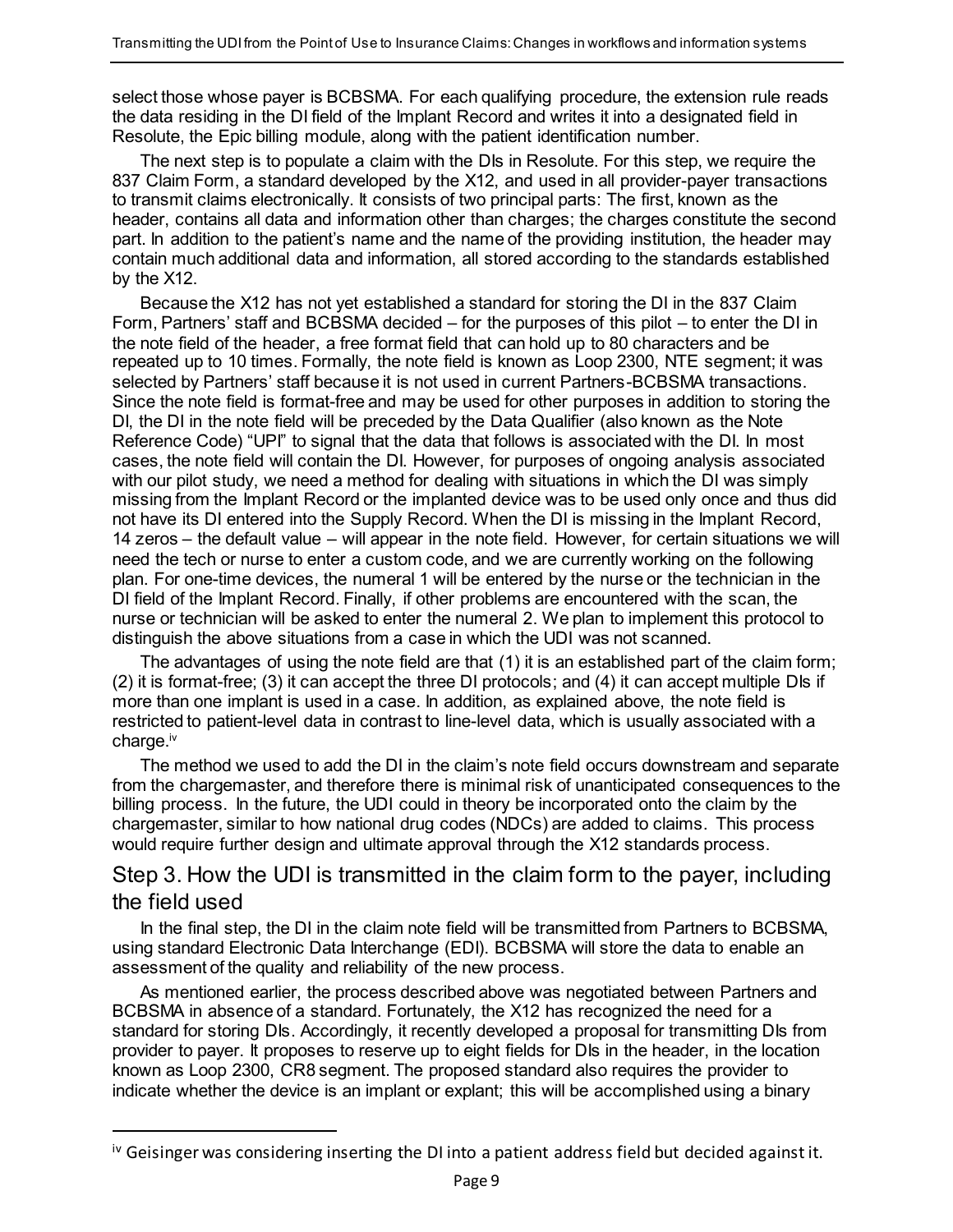qualifier. Our pilot study, however, is restricted to implants. **Figure 2** is a flowchart describing the details of Steps 2 and 3.



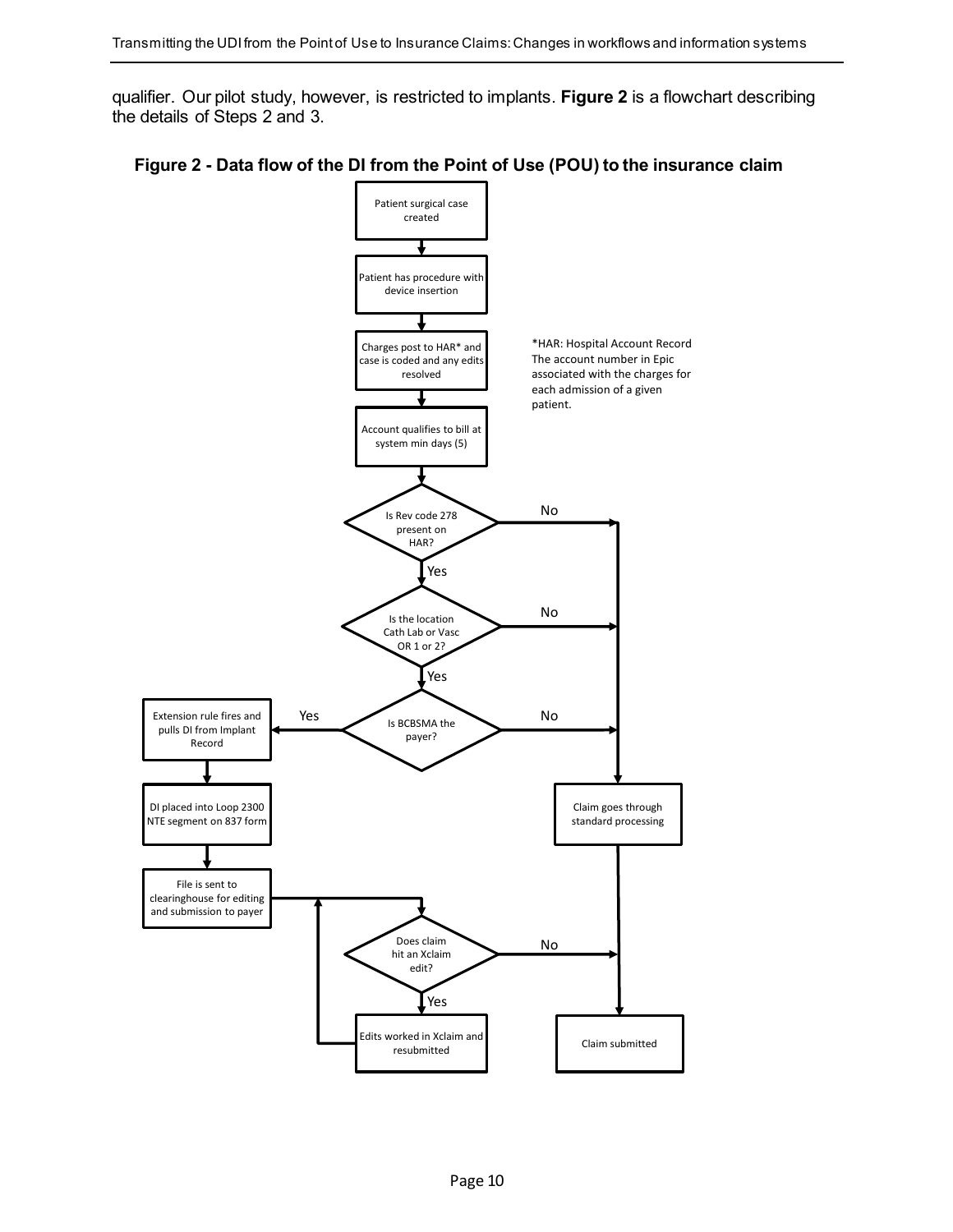#### <span id="page-10-0"></span>**Discussion**

Transmitting the DI from the EHR to the claim form and then to the payer appears to be straightforward, enabled by the requirements for a UDI field for certification of the EHR by ONC and the use of the existing format-free note field of the 837 claim form. Issues that remain to be addressed include quality control of the data at each stage of the process and the retrieval of the DI from BCBSMA for analysis.

Creating a reference database of several hundred DIs to enable the scanned DI to be matched to a DI stored in the database required a modest amount of time and effort because the data had to be manually entered into the Supply Record of Epic. This work was done with the hospital-based Cath lab staff and the Partners eCare staff with technical support from Epic. Maintenance of the database is also performed by hospital staff and Partners eCare staff. Meanwhile, Cath Lab staff already acknowledge that the barcode scanning of supplies and devices has reduced the effort associated with recording of the data. In subsequent conversations with the OR staff, who have yet to implement the pilot, we learned that before the use of the current EHR system, the nurses would remove the sticker from the implant package and place it in the paper record. With the advent of the new EHR, they have been manually entering data into the record. Thus, they are looking forward to the use of scanners to automate their workflow.

The extension rule, created to pull the DI from the procedures into the claim form, required a modest amount of custom programming by the Partners Epic staff working with technical support from Epic. Transmitting the DI to BCBSMA will require that BCBSMA be prepared to accept and store that data, but it is facilitated by using the established note field in the 837 form.

The preferred method for incorporating the UDI into the EHR would be to include it in materials management inventory data, e.g., PeopleSoft. Since manufacturers are required to put a UDI on their devices and submit data to GUDID, that data, along with the other essential information about a device, could be downloaded into the materials management system and then routinely uploaded into the EHR. This would eliminate the labor-intensive (and error prone) step of manually entering the DI into the Supply Record.

As described above, X12 is proposing a change to the 837 form to include the DI. Only a minor change to our current solutions for transmitting the DI to the claim would be required if the X12 proposal were implemented. Similarly, the Chargemaster would not be affected since the data would be at the patient-level, not the line-level.

Initially we explored including the full UDI, i.e., DI and PI, in the insurance claim. Our rationale was that if a product were recalled, the lot number would be as important as the device identifier. Given that the X12 only recommended creating a field for the DI, we did not pursue this option. Moreover, after examining the FDA's archives for recalls

[\(https://www.fda.gov/MedicalDevices/Safety/ListofRecalls/default.htm\)](https://www.fda.gov/MedicalDevices/Safety/ListofRecalls/default.htm) we noted that most recalls are for all affected devices or for a broad range of production dates. If the DI is more broadly available to payers in the future, some thought should be given to who will be responsible for contacting affected patients should a recall be required: the manufacturer, healthcare system, implanting physician, payer, or all working in together.

## <span id="page-10-1"></span>**Conclusion**

Medical devices contribute in important ways toward improving health outcomes and saving lives. Yet occasionally they fail, and there is a general lack of comparative information on their effectiveness. The FDA has mandated the use of UDIs by device manufacturers, but to take advantage of their substantial benefits, including the ability to perform surveillance and assure patient safety, most experts believe UDIs must be incorporated into insurance claims. The purpose of the UDI2Claims project is to demonstrate the feasibility of doing that. This paper is a report on the planning stage of this project.

We are confident that the processes we have described above for capturing the DIs of implanted devices into the patient's EHR, and ultimately transmitting them to the insurance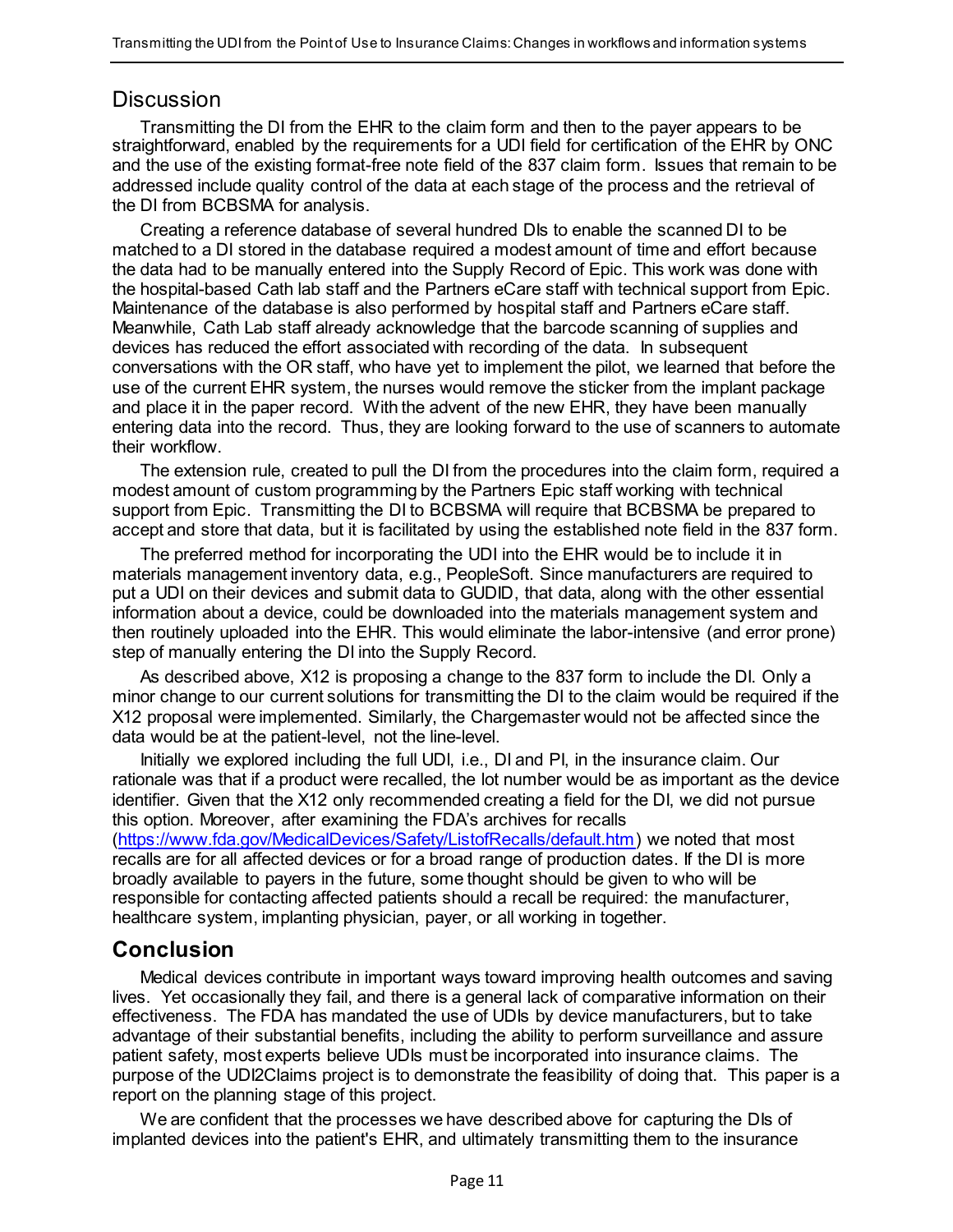claim and ultimately to the payer, will work. Our confidence stems from the following: (1) the existing method for capturing UDIs of implanted devices data into the patient's Implant Record after the device is implanted; (2) the established method for including data in the header portion of the universal claim form and transmitting it to the payer; and (3) the straightforward custom process designed to read the DI in the Implant Record and place it on the claim form. Whereas the process we intend to use takes advantage of the fact that Partners HealthCare and BCBSMA do not currently use the note field of the claim form, it is unlikely that this is the situation between other institutions. By opening up a field reserved for DIs, the X12 proposal creates a new universal link between providers and payers. For the two institutions involved in our project, it would be straightforward to accommodate the proposed change. Therefore, based on our experience to-date, if the proposal of the X12 is adopted, it should be relatively easy for all providers to transmit DIs to payers. As a result, it would become possible for all stakeholders to derive the benefits of having DIs in claims. Patients would be assured of receiving highquality implants and timely alerts in case of recalls. Clinicians could learn about the most appropriate devices for their patients. Manufacturers would receive more complete data on their devices, enabling them to design appropriate improvements. Payers would have more complete information regarding devices delivering the best outcomes. And, researchers would have better data on which to base policy recommendations.

# <span id="page-11-0"></span>**Funding and Acknowledgements**

The work for this paper was supported by a grant from The Pew Charitable Trusts.

The UDI2Claims Pilot project on which it is based was (partially) supported through a Patient-Centered Outcomes Research Institute (PCORI) Award (ME-1511-32960).

We acknowledge the contribution of several key members of our stakeholder group, many of whom commented on this paper, including Terrie Reed, Louis Nguyen, Jove Graham, Deepak Bhatt, Adam Wright, Dana Gelb Safran, Angela LI, and the Epic Team.

All statements in this report, including its findings and conclusions, are solely those of the authors and do not necessarily represent the views of the stakeholder panel, The Pew Charitable Trusts, the Patient-Centered Outcomes Research Institute (PCORI), or its Board of Governors or Methodology Committee.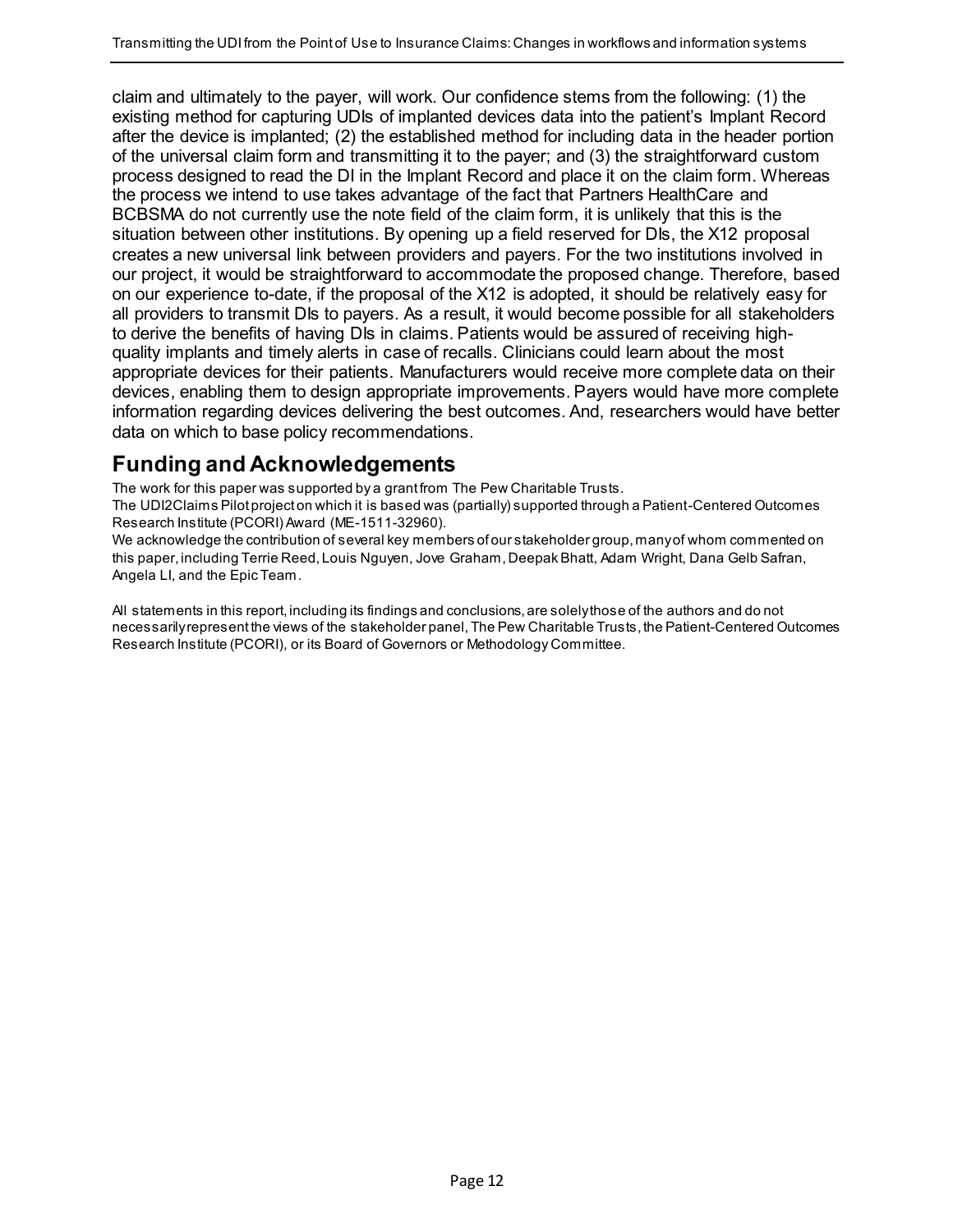# <span id="page-12-0"></span>**References**

- 1. Downing NS, Shah ND, Aminawung JA, al e. Postmarket safety events among novel therapeutics approved by the us food and drug administration between 2001 and 2010.
- 2. U.S. Food and Drug Administration. FDA's sentinel initiative. [http://www.fda.gov/Safety/FDAsSentinelInitiative/ucm2007250.htm.](http://www.fda.gov/Safety/FDAsSentinelInitiative/ucm2007250.htm) Accessed December 12, 2015.
- 3. U.S. Food and Drug Administration. Welcome to mini-sentinel. [http://www.fda.gov/Safety/FDAsSentinelInitiative/ucm2007250.htm.](http://www.fda.gov/Safety/FDAsSentinelInitiative/ucm2007250.htm) Accessed December 12, 2015.
- 4. U.S. Food and Drug Administration. National medical device postmarket surveillance plan. [http://www.fda.gov/AboutFDA/CentersOffices/OfficeofMedicalProductsandTobacco/CDRH/C](http://www.fda.gov/AboutFDA/CentersOffices/OfficeofMedicalProductsandTobacco/CDRH/CDRHReports/ucm301912.htm) [DRHReports/ucm301912.htm.](http://www.fda.gov/AboutFDA/CentersOffices/OfficeofMedicalProductsandTobacco/CDRH/CDRHReports/ucm301912.htm) Accessed January/2, 2016.
- 5. U.S. Food and Drug Administration. Food and drug administration safety innovation act (FDASIA). [http://www.fda.gov/RegulatoryInformation/Legislation/SignificantAmendmentstotheFDCAct/F](http://www.fda.gov/RegulatoryInformation/Legislation/SignificantAmendmentstotheFDCAct/FDASIA/ucm20027187.htm) [DASIA/ucm20027187.htm.](http://www.fda.gov/RegulatoryInformation/Legislation/SignificantAmendmentstotheFDCAct/FDASIA/ucm20027187.htm) Accessed January/2, 2016.
- 6. Food and Drug Administration. Unique device identification system [Final Rule Sept 24]*. Fed Regist*. 2013;78(185):58786-58828.
- 7. U.S. Food and Drug Administration. Compliance dates for UDI requirements. [http://www.fda.gov/MedicalDevices/DeviceRegulationandGuidance/UniqueDeviceIdentificati](http://www.fda.gov/MedicalDevices/DeviceRegulationandGuidance/UniqueDeviceIdentification/CompliancedatesforUDIRequirements/default.htm) [on/CompliancedatesforUDIRequirements/default.htm.](http://www.fda.gov/MedicalDevices/DeviceRegulationandGuidance/UniqueDeviceIdentification/CompliancedatesforUDIRequirements/default.htm) Accessed November/10, 2015.
- 8. U.S. Food and Drug Administration. Global unique device identification database (GUDID). [www.fda.gov/downloads/MedicalDevices/DeviceRegulationandGuidance/GuidanceDocume](http://www.fda.gov/downloads/MedicalDevices/DeviceRegulationandGuidance/GuidanceDocuments/UCM369248.pdf) [nts/UCM369248.pdf.](http://www.fda.gov/downloads/MedicalDevices/DeviceRegulationandGuidance/GuidanceDocuments/UCM369248.pdf) Accessed December/21, 2015.
- 9. Food and Drug Administration. Strengthening our national system for medical device postmarket surveillance. Silver Spring, MD: Center For Devices And Radiological Health. 2013. [https://www.fda.gov/downloads/medicaldevices/safety/cdrhpostmarketsurveillance/ucm3488](https://www.fda.gov/downloads/medicaldevices/safety/cdrhpostmarketsurveillance/ucm348845.pdf)

[45.pdf;](https://www.fda.gov/downloads/medicaldevices/safety/cdrhpostmarketsurveillance/ucm348845.pdf) Accessed April 12, 1953.

- 10. Office of the National Coordinator for Health Information Technology. ONC health IT certification program: Enhanced oversight and accountability [Final Rule; Oct 19]*. Fed Regist*. 2016;81(202):72404-72471.
- 11. Office of the National Coordinator for Health Information Technology. 2015 edition health information technology (health IT) certification criteria, 2015 edition base electronic health record (EHR) definition, and ONC health IT certification program modifications [Final Rule; October 16]*. Fed Regist*. 2015;80(200):62602-62759.
- 12. Centers for Medicare & Medicaid Services. Medicare and medicaid programs; electronic health record incentive program-stage 3 and modifications to meaningful use in 2015 through 2017 [Final Fule, Oct 16]. 2015;80:62761-62955.
- 13. Slavitt A. Transcipt of hearing before the house ways and means committee. [https://waysandmeans.house.gov/event/hearing-on-the-implementation-of-the-medicare](https://waysandmeans.house.gov/event/hearing-on-the-implementation-of-the-medicare-access-chip-reauthorization-act-of-2015-macra/)[access-chip-reauthorization-act-of-2015-macra/](https://waysandmeans.house.gov/event/hearing-on-the-implementation-of-the-medicare-access-chip-reauthorization-act-of-2015-macra/). Accessed november/15, 2016.
- 14. Grassley CE. Grassley, Warren Seek Update on Unique Device Identifier for Medical Devices in Medicare. [https://www.grassley.senate.gov/news/news-releases/grassley-](https://www.grassley.senate.gov/news/news-releases/grassley-warren-seek-update-unique-device-identifier-medical-devices-medicare)